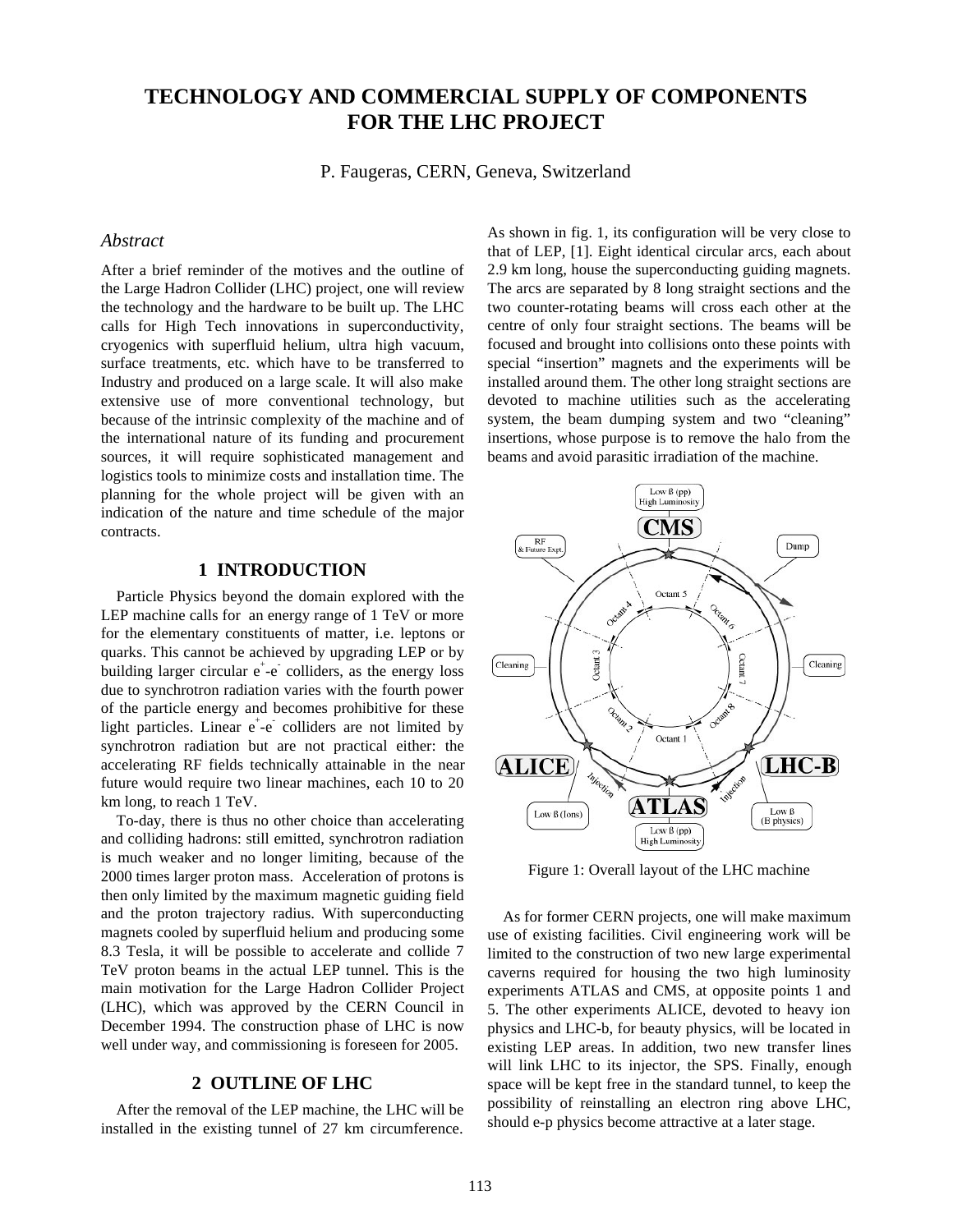# **2 THE LHC CRYOMAGNETS**

Hadron colliders require that beams travel into two separate channels and be guided by magnetic fields of equal strength but opposite in directions. To cope with the available space in the existing tunnel and to minimise the cost, a "two-in-one" configuration, [2], was adopted, in which the two beam channels and their associated sets of coils are inserted in a common magnetic yoke and share the same mechanical structure and cryostat. The magnets in the LHC arcs consist of a periodic arrangement of three dipoles for guiding the beams followed by a short straight section which house a quadrupole, for beam focusing, as well as corrector magnets, beam monitors and cryogenic equipment. Less regular arrangements of dipoles and of quadrupoles, called dispersion suppressors, link the arcs and the long straight sections.

#### *2.1 Cryodipoles*

1232 dipoles, each of a magnetic length of 14.3 m, (16 m total) and weighting about 32 tonnes are required. The cross section of the cryodipole, [3], in its cryostat, [4], is shown on fig. 2.



Figure 2: Cross section of a LHC dipole

The present magnet design is the result of an extensive development both at CERN and in Industry. The actual work is now mainly devoted to optimising the magnet structure to make it more robust and to define the best industrial procedures to avoid too delicate mechanical and electrical adjustments while insuring to produce reliable and identical magnets at minimum cost.

Assuming that the production of the dipoles will be split between 3 different assemblers, it is anticipated that the series production would extend over a period of 4 years. In fact, the production of the two types of superconducting cables is on the critical path: the total amount of NbTi superconducting alloy needed represents some two years of actual world production. Orders for the

manufacture of the two types of cables for the inner and outer coil layers have already been placed with 5 firms (3 in Europe, 1 in Japan and 1 in USA) and first batches are expected in 1999, for a production ending in 2004.

It has also been decided that, in addition to the super – conducting cables, CERN will order itself the most critical components of the dipole cold mass, i.e.:

- the combined collars, which are precision-punched 3 mm thick non-magnetic sheets, and are used for containing the coils' Lorentz forces,
- the iron lamination punched sheets, 6 mm thick, assembled in blocks to form the magnetic yoke,
- the cold bore tubes, 53 mm OD and 17 m long, which are seamless stainless steel pipes 1.5 mm thick and serve for the beam vacuum chamber ,
- the coil polyimide coil insulation,
- the electrical superconducting busbars,
- the outer shrinking cylinder, which also serves as the helium containment vessel.

Cold mass assembly will proceed into two steps. Next year, the selected firms will be asked first to quote and start to produce what is necessary for a machine octant. After successful production of 20 cold masses or so, they will be asked to bid again, but for the rest of the supply. The aim of this unusual procedure for CERN is to better balance the different orders between the CERN Member States, to avoid systematic differences between the firms and to keep the competition open between them.

A similar strategy will be followed for the cold mass installation in its cryostat: CERN will order bare tubes for the outer vacuum tank (36" OD, 15m long each), blankets of superinsulation, aluminium extrusion for the thermal shield, support posts, etc., and will place orders, with competitive tendering, for machining the vacuum tanks and for cryostating the dipoles.

#### *2.2 Short Straight Sections*

These complex elements are designed in the frame of a tripartite collaboration between CERN and the two French organisations CEA and CNRS, [5], but will be built following the same strategy as for the dipoles.



Figure 3: Axonometric view of a LHC standard short straight section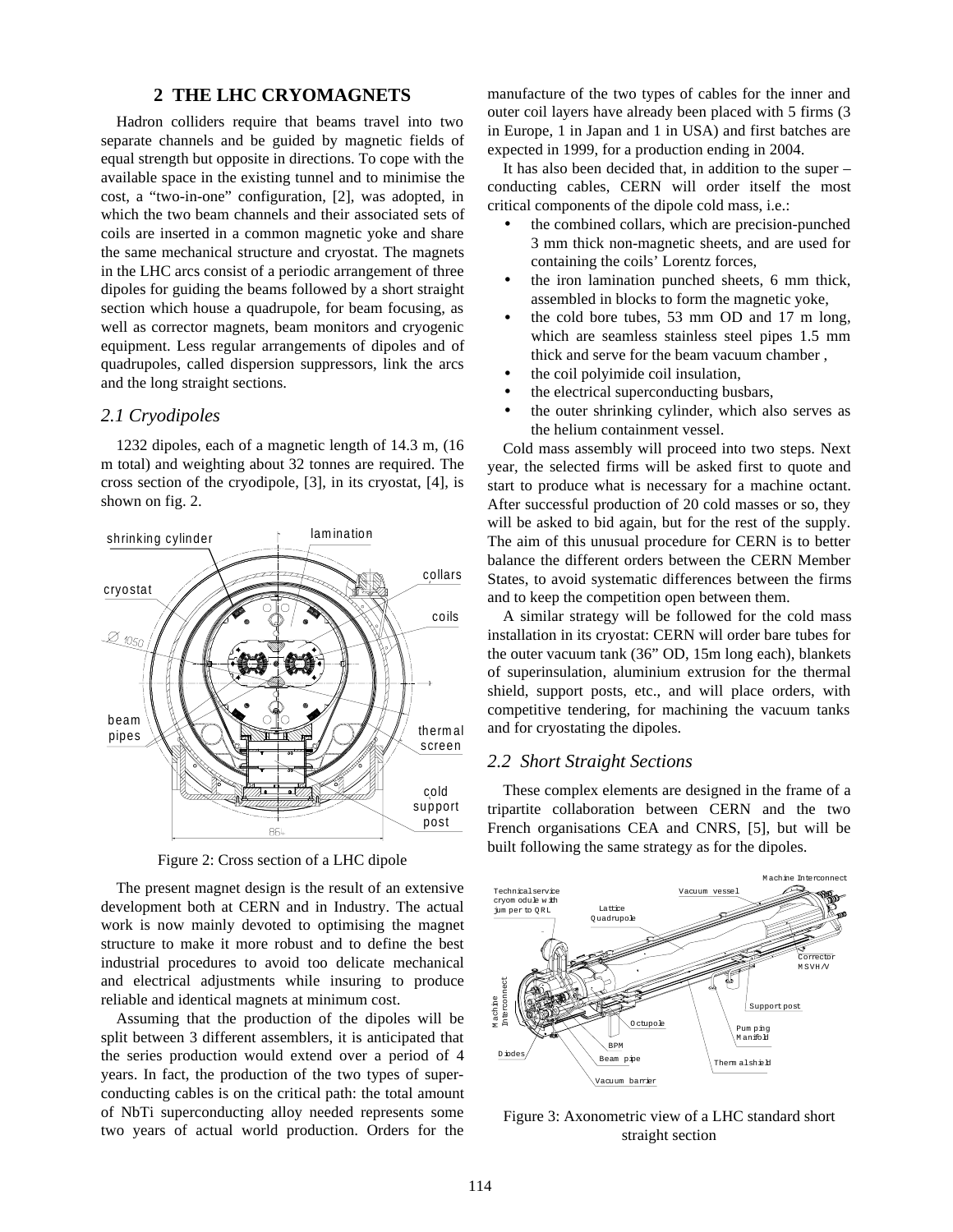More than 400 units are required. Although they are all similar, the problem here comes from the great number of versions required which differ by the nature and length of the corrector installed, the presence or not of a jumper connection with the external cryoline (see below), etc. Note that the various correctors installed in the SSS will all be of the single aperture type. They will be ordered separately and supplied to the SSS assembler(s). The rate of production of the SSS must follow that of the dipoles, and their composition will be matched to the installation requirements, to minimise spare units and storage space.

#### *2.3 Insertion Magnets*

The quadrupole triplets which will be used in the high luminosity insertions are designed by Japanese and American laboratories and will be supplied to CERN as in-kind contributions from Japan and USA. Some more special quadrupoles, single and twin aperture, will be needed for completing the insertions and will be ordered later when their parameters are finalised.

#### **3 CRYOGENICS**

More than 40'000 tons of materials all around the LHC ring have to be cooled down to 1.9K. This temperature level has been chosen as it allows to increase the maximum attainable dipole field by some 2.6T as compared to the more conventional helium at 4.5K. Superfluid helium has also some big advantages like absence of viscosity, very large specific heat and incredibly high heat conductivity, which in total largely balance the technical problems for producing and using it.



Figure 4: Architecture of the LHC cryogenics

Four large cryoplants were constructed for the LEP superconducting RF system at even points, and will be upgraded for LHC to an equivalent refrigeration capacity some 18 kW at 4.5K each. As shown on fig. 4, each plant is split in a surface cold box (He cooling 300-20K) and an underground cold box (20-4.5K). It will be necessary to double this system with four additional plants, but with an integrated design, installed at the surface of the different points. In addition cold compressor boxes in underground caverns will compress helium gas up to atmospheric

pressure at cryogenic temperatures, in order to obtain the superfluid helium at 1.9 K, [6]. Finally, interconnecting boxes should allow to couple two cryoplants to provide some redundancy and to speed up the cooling process if necessary.

The upgrading of the existing cryoplants is already under way, as it will be needed in the next two years for running the LEP machine to the highest possible energy. The new cryoplants have been specified and will be supplied as turn-key machines and the cold compressors development are progressing.

A compound cryogenic distribution line will connect each cryoplant to the cryomagnets in the arc and will supply them with helium at the required temperatures and pressures, [7]. As shown in fig. 5, this runs alongside the cryomagnets on the exterior side of the tunnel.



Figure 5: Standard cross section of the LHC tunnel

The cryoline has an outer diameter of 600 mm, mainly because of the cold pumping line which must be large for minimising the pressure drop over the length of an arc and also of the 20K quench recovery line which serves as a helium buffer in case of a quench of several magnets. The other internal lines serve to supply helium at 4.5K, 3.6 bars for filling the magnets and gas helium at 50K for the thermal screen. The cryoline is connected to the arc cryomagnet every second short straight section, i.e. about 106 m, through a U-shaped composite line, called jumper, which feeds the technical service module in front of the short straight section. Once the magnets are filled with liquid helium at 4.5K and 1.1 bar, superfluid helium at 1.8K is created in the service module by connecting it to the pumping line, and then sent in a linear heat exchanger running inside the magnets all along the string, which allows to operate them in a static bath of superfluid helium at 1.1 bar.

The detailed design, the fabrication, the installation and commissioning in situ of this compound cryoline with all the different jumpers will be performed by industry: firms have already been invited to quote for a 106 m prototype and for a ceiling price for the whole supply, but the final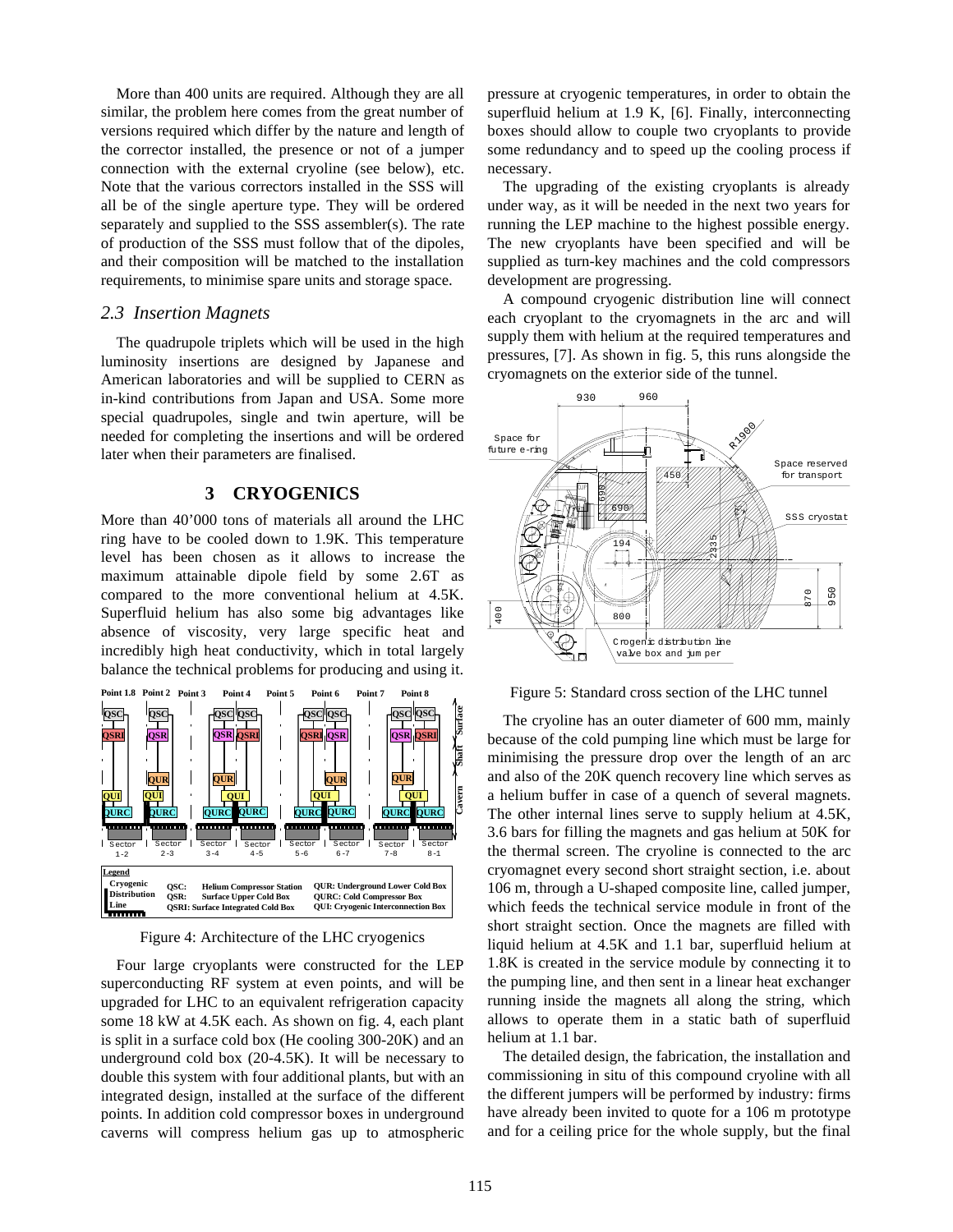adjudication will be done by re-tendering after a full assessment of the prototype performances. The cryogenic service modules will be ordered separately, as they will be attached to the short straight sections. A large amount of additional cryogenic components will also be purchased, like valves of various types, heat exchangers, sensors, etc.

#### **4 VACUUM**

Two different vacuums must be considered for LHC.

#### *4.1 Insulation Vacuum*

The space between the magnet cold masses and the cryostat outer tanks is put under moderate vacuum in order to avoid heating the cryomagnet by conduction and by convection. In addition, one or two screens, covered with several superinsulation layers are used for reducing radiation heating. The insulation vacuum requirements are not very stringent: the magnet cool-down process can be started when the pressure is in the  $10^{-2}$ - $10^{-3}$  Torr range. When cooling down, the pressure decreases gradually to  $10<sup>-6</sup>$  Torr and the pumping units can eventually be turned off, the magnet cold masses acting as a cryopump.

However it is not so trivial to obtain this insulation vacuum: the volume to be evacuated is huge and the layers of superinsulation are often full of moisture, thus leading to very long pumping times. Moreover, magnets are interconnected with numerous welds and any leak is very difficult to detect, in particular in the case of a "cold leak" which appears at low temperature only. Active material, like charcoal, may be installed in the cryostats to alleviate these problems and increase the pumping speed.

# *4.2 Beams vacuum*

The required luminosity lifetime implies that the beams vacuum stays in the range of  $10^{\degree}$ - $10^{\degree}$  Torr. This should normally not be a problem, as the beams circulate in the cold bores which are at 1.9K and are then very effective cryopumps.



Figure 6: Beam screen in its cold bore

In fact, the circulating beams radiate quite some power: the total synchrotron radiation emitted from the two proton beams at 7 TeV amounts to 0.41 W/m. In addition, beam image currents circulating in the vacuum chamber wall add resistive losses. These two effects would be an excessive load to the cryogenic system and a beam screen, as shown in fig. 6, must be inserted in each cold bore to intercept the beam emitted power, [8].

The beam screen is a rather complicated object which is still under development in collaboration with industry. It will make use of colaminated sheets of stainless steel and copper, in which pumping slots must be punched. The sheets are then formed and welded. Cooling channels and spring supports are then fixed onto the screen. Some 50 km of beam screen are needed, in unit lengths of 16 m.

### **5 POWERING AND CONTROLS**

All the dipole magnets of an arc are powered in series to a current of up to 12 kA, but the required voltage is low and determined essentially by the desired rate of rise of current. Power converters will then be installed close to the magnets, in underground caverns and galleries at the even points, to minimise the voltage drop along warm conductors. Other magnets like lattice quadrupoles and harmonic correctors will also be powered in series, with superconducting busbars running through the magnet cold masses, [9]. The connection of all magnet circuits to their associated power converter requires a large number of current leads, based on the use of high temperature superconductors ceramics produced by industry.

Because of the very large energy stored in the magnets (7 MJ in each dipole), an elaborate magnet protection system must be built, to avoid any damage in case of a sudden resistive transition, called a quench, and will be based on cold diodes installed in each magnet cryostat.

In all transverse directions, both proton beams are surrounded by more 300 mm of steel, which provide a relatively effective shielding against radiation. One then expects a dose lower than 2-3 Gray per year of LHC running under the central dipole of each half cell. One will then take advantage of this by installing in the tunnel as much control electronics as possible. This applies in particular to the quench protection detection and control, vacuum control, beam monitoring front end electronics, closed orbit correction, etc. All this equipment will be housed in small crates located under the central dipole and linked with the central control system through optical fibres, thus avoiding the installation of many expensive classical cables.

# **6 INSTALLATION AND LOGISTICS**

For the first time in CERN's history, one will have to install a new and expensive machine in an existing tunnel, where the preceding collider, LEP, is planned to be kept running at top energy till October 2000.